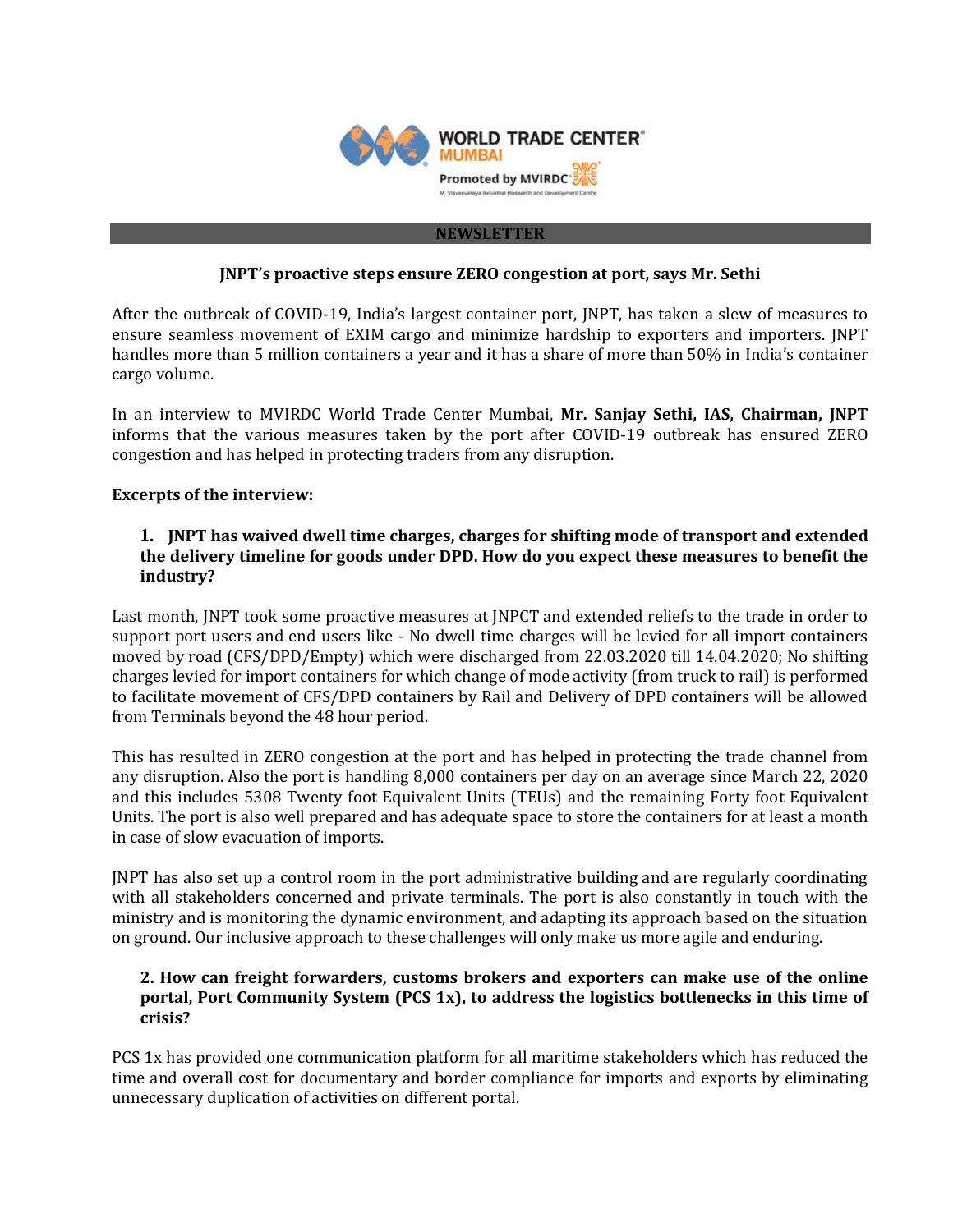During such difficult times this system will help the stakeholders in an efficient way by being a single source, integrated and standardized platform for meeting the requirements of all members of community as it functions as an e-commerce platform for the members of the community, provides adequate, accurate and timely information. It improves the response time of stakeholders to their customers by improving track and trace efficiency.

It will provide shipment or service visibility and generate alerts about delays or problems if there are any. It will enable moving towards similar procedures across all communities. To further minimize errors and improve efficiency it will provide opportunities for re-engineering, adopting best practices.

In order to make the process easy during these challenging times we request all the stakeholders to use this system as it is easily accessible and secure and which is easy to learn, operate and support.

## **3. Exporters and importers are worried about delay in securing export certification, congestion in ports and lack of manpower. What is your message to the distressed exporters and importers in this challenging time?**

The port falls within the ambit of essential services and all terminals of JNPT continue to remain operational as per directives from the Ministry of Shipping, Government of India for maintaining of supply chain link within the country. Post the directives coming out, JNPT facilitated smooth operations bringing together all stakeholders including 33 CFS and 15 empty container yards operators to keep the operations up and running. Ever since the outbreak of novel Coronavirus in India, the Central government directed all the states to follow a set protocol for scanning of the crew of cargo ships that are dock at port.

The port has taken various measures to limit the impact of the outbreak while also protecting the trade channel from any disruption. Since 13th April, 14 trains evacuating a total of 1260 TEUs of Direct Port Delivery (DPD) containers have departed to ICD Mulund. The Extended Gate Facility is an inland intermodal terminal, where customers can leave or pick up their containers directly and easily.

The Port authorities have ensured free movement of container from/to CFSs & Port by getting the requisite amendments in the Prohibition Orders issued by Central & State Governments. Given these notifications, various other agencies such as Shipping Lines, Container Fright Stations (CFSs), Custom House Agents (CHAs), Transporters, CONCOR, Private Container Train Operators, Truck Transporters, BPCL Liquid Cargo Jetty & associated Tank Farms, Empty Yard Operators, Partner Government Agencies like FSSAI, Plant Quarantine linked to Port Operations remain operational and continue to operate as per schedule to help the port perform its duties during these difficult times.

In order to assist Exim trade, JNPT is waving off the dwell time charges for import containers moved by the road, also lifts shifting charges off import containers which require a change of mode from truck to rail, the delivery of DPD containers from the terminal will be now be permitted even after 48 hours.

Centralized Parking Plaza (CPP) is a key initiative under our continuous endeavor to provide Ease of doing business to the EXIM Trade at the Port and JNPT has invested approx. Rs. 170 crore for its development and is the only port in India which has planned for a facility of this scale. The CPP is aimed at streamlining the traffic movement and improve the port efficiencies. It is a land parcel measuring about 45 Hectares having capacity to park 1,538 Tractor Trailers at one time.